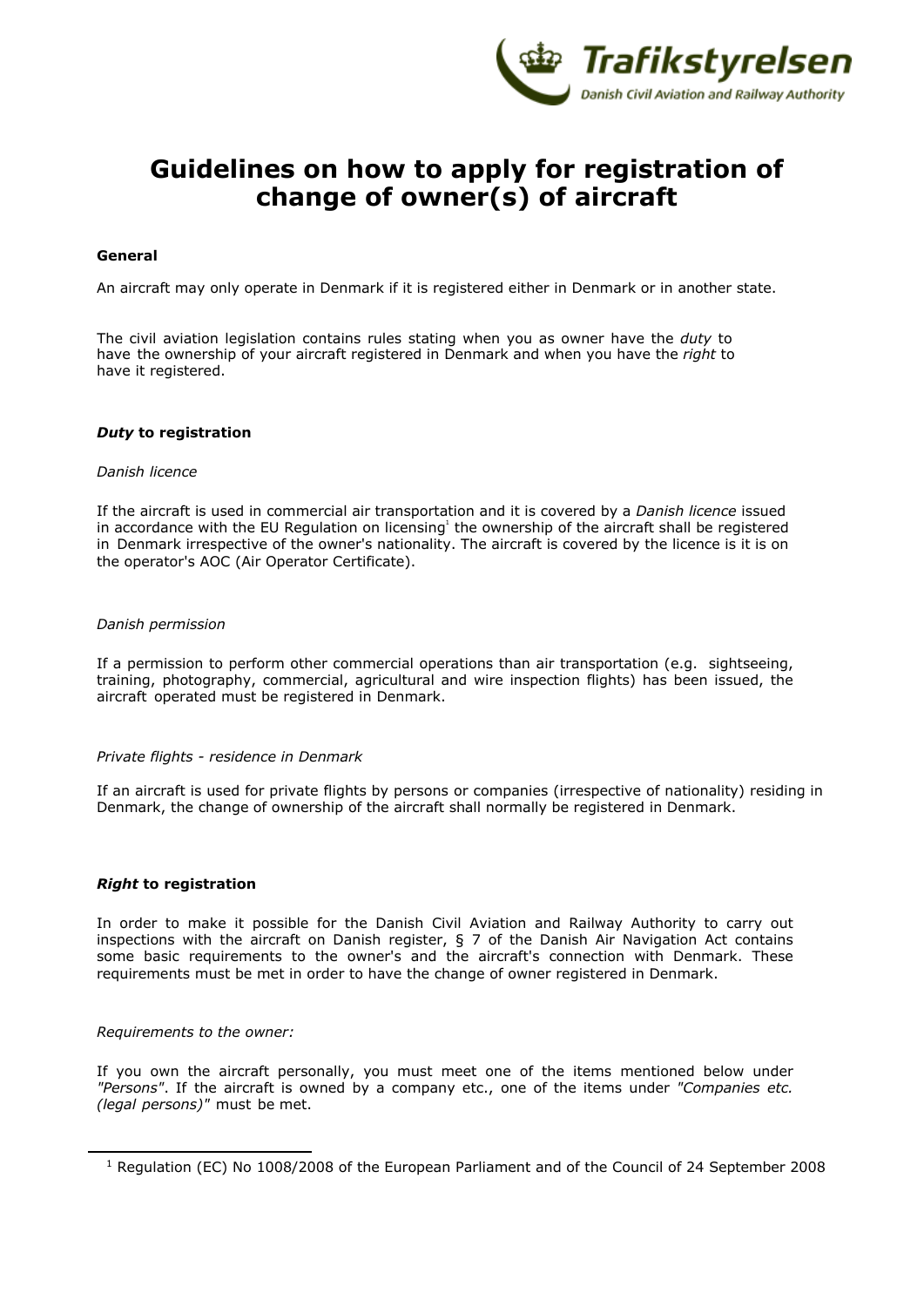

# *Persons*

- If you are a Danish citizen, you must be domiciled in Denmark *or* in a country in which an air-craft can only be registered if its owner is a citizen in the country in question.
- If you are a citizen in another EU country or EEC country (Norway and Iceland), and if you are connected with Denmark by virtue of the EU Regulations on the free movement for workers within the Community, the right to establishment or freedom to provide services.

Thus, it is not sufficient merely to be a citizen in another EU country. There must also be some connection with Denmark. It is not possible to set up general criteria for such connection as it depends on a concrete evaluation in each individual case.

If you are not a Danish citizen or covered by the EU regulations, you can only have the air-craft registered in Denmark if you are permanently domiciled in this country *and* the aircraft is used with place of departure in Denmark.

# *Companies etc. (legal persons)*

- The company shall be Danish and domiciled in Denmark *or* in a country in which the aircraft can only be registered if the company has the nationality of the country in question. In subsection 2 of § 7 of the Act you can see what is meant by Danish owner.
- The company shall be an EU or EEC company *and* be connected with Denmark by virtue of the EU Regulations on the free movement for workers within the Community, the right to establishment or freedom to provide services.

Thus, it is not sufficient that the company is domiciled in another EU country. There must also be some connection with Denmark. It is not possible to set up general criteria for such connection as it depends on a concrete evaluation in each individual case.

The substance of the term *EU companies* etc. (legal persons) appears from Article 48 of the EC Treaty regarding equal rights for companies and persons. The provision has the following contents:

"Companies or firms formed in accordance with the law of a Member State and having their registered office, central administration or principal place of business within the Community shall, for the purposes of this Chapter, be treated in the same way as natural persons who are nationals of Member States. Companies or firms" means companies or firms constituted under civil or commercial law, including cooperative societies, and other legal persons governed by public or private law, save for those which are non-profit-making."

EEC companies are companies registered in states that, by special association agreement with the EU, have acceded the EU regulations on the free movement for workers within the Community, the right to establishment or freedom to provide services.

In order that the Danish Civil Aviation and Railway Authority may efficiently carry out inspections with the aircraft on Danish register, there may be special conditions attached to a registration, e.g. that the aircraft must be flown to Denmark when the airworthiness certificate is to be renewed so that we can inspect it.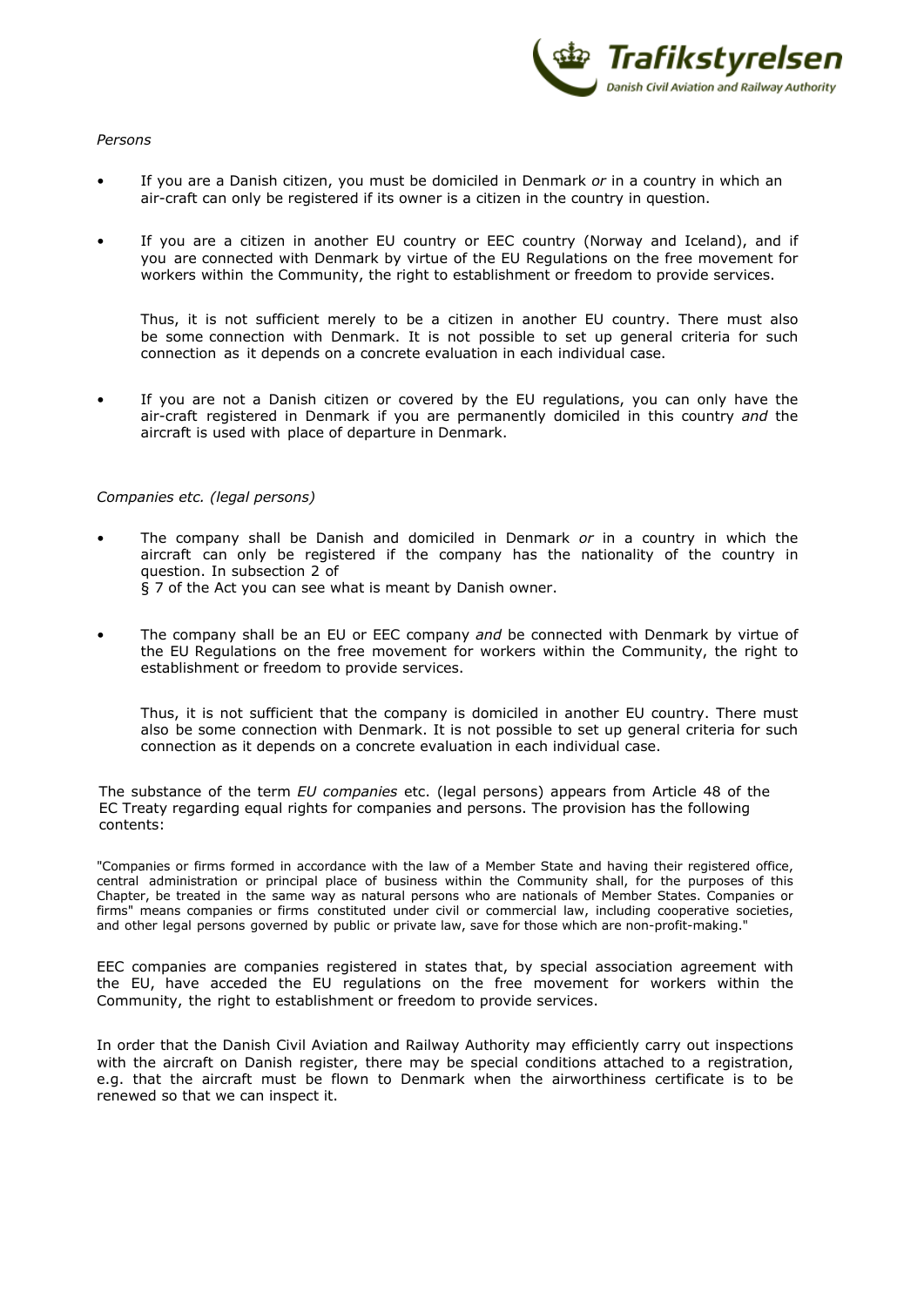

*Exemption*

If the above-mentioned requirements are not met, exemption may in special cases be granted if the owner applies for it. It is a condition that the aircraft has some kind of connection with Denmark. (For further details, see Part 2.)

# **Application form**

# **Part 1 - Information on the aircraft**

We recommend that you fill in the form *"Application for registration of change of owner(s) in the Register of Danish Aircraft"*. If you do, you can be sure that you include all the information requested.

The majority of the fields in the application form need no further explanation. Only the items which experience has shown result in questions will be clarified below.

#### *Value of the aircraft*

The market value of the aircraft must be stated with a view to calculating the charge to be paid to the Danish Customs and Tax Administration. (For further details, see Part 3.)

# **Part 2 - Information on the applicant(s)**

*Owner's connection with Denmark*

See "General" above.

#### *Exemption*

If the requirements regarding the owner's connection with Denmark are not met, *exemption* may in exceptional cases be granted if the owner applies for it. It is a condition that the aircraft is mainly used with place of departure in Denmark.

This implies that the *aircraft* must have some connection with Denmark.

It shall be stated in the application for exemption on which basis the owner is of the opinion that the condition regarding Danish connection is met, including:

- The owner's nationality
- Who will operate the aircraft
- What is the purpose of operating the aircraft
- Where the aircraft will be operated
- Who shall be responsible for the maintenance of the aircraft.

The application for exemption shall be signed by the owner of the aircraft. If the owner is a company, the document shall be signed by the person or persons who according to the company's provisions regulating the power to bind the company can make arrangements on behalf of the company. Documentation for the powers of the signer/signers to make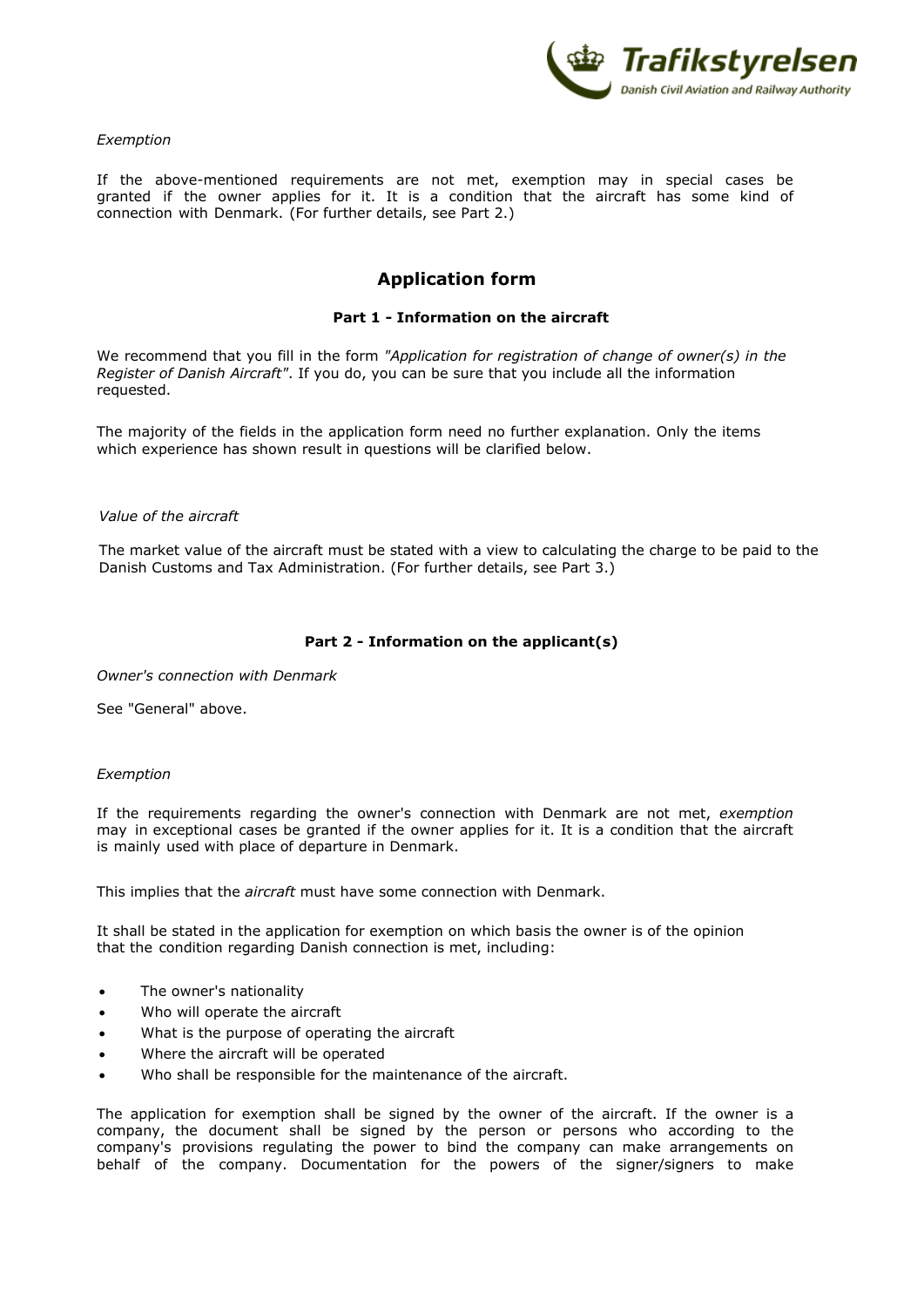

arrangements on behalf of the company can be found in the Central Business Register (virk.dk). If the company is not registered in the Central Business Register, or if it is a firm, a union or a club etc., the articles and signed minutes from the latest general meeting or certification by a notary shall be enclosed. (Regarding certification by a notary, see part 3.)

**Note:** If the aircraft is chartered/leased by and shall be operated by a user resident in Denmark for a longer period of time, and this is the basis for the request for Danish registration, the application form "*Application for registration of aircraft in Denmark - Foreign owner, Danish user*" and the relevant guidelines shall be used.

# **Part 3 - Documentation etc.**

*Documentation for the owner's ownership of the aircraft*

The Danish Civil Aviation and Railway Authority shall have documentation for the new owner's ownership of the aircraft.

Documentation may be appended in the form of a declaration of transfer of ownership, original contract of sale, Bill of Sale or similar document between the latest registered owner in the Register of Danish Aircraft and the present owner (the applicant). It must appear from the document that the aircraft has actually been transferred to the new owner.

The document regarding the transfer of ownership shall be signed by the former owner (the transferor).

If the transferor is a company, the document shall be signed by the person or persons who according to the company's provisions regulating the power to bind the company can make arrangements on behalf of the company. Documentation for the powers of the signer/signers to make arrangements on behalf of the company shall be enclosed in the form of an extract from the Danish Business Authority (not more than one year old). If the company is not registered in the Danish Business Authority, or if it is a firm, a union or a club etc., the articles and signed minutes from the latest general meeting or certification by a notary shall be enclosed. (Regarding certification by a notary, see below.)

If the aircraft is not transferred directly from the latest registered owner of the aircraft to the present owner (the applicant), but a number of transfers have been made since the latest registered owner was in possession of the aircraft (the aircraft may for example have been transferred from the latest registered owner x, from x to y, and finally from y to the applicant), the Danish Transport, Construction and Housing Authority shall have the above-mentioned documentation for ownership of the aircraft for each link of the "transfer chain".

#### *Original purchase document or justified declaration of value*

The market value of the aircraft shall be stated with a view to calculating the charge to be paid to the Danish Customs and Tax Administration. If there has been no sale, information shall be given about the value of the aircraft at the time of application for registration. (For further details, see below.)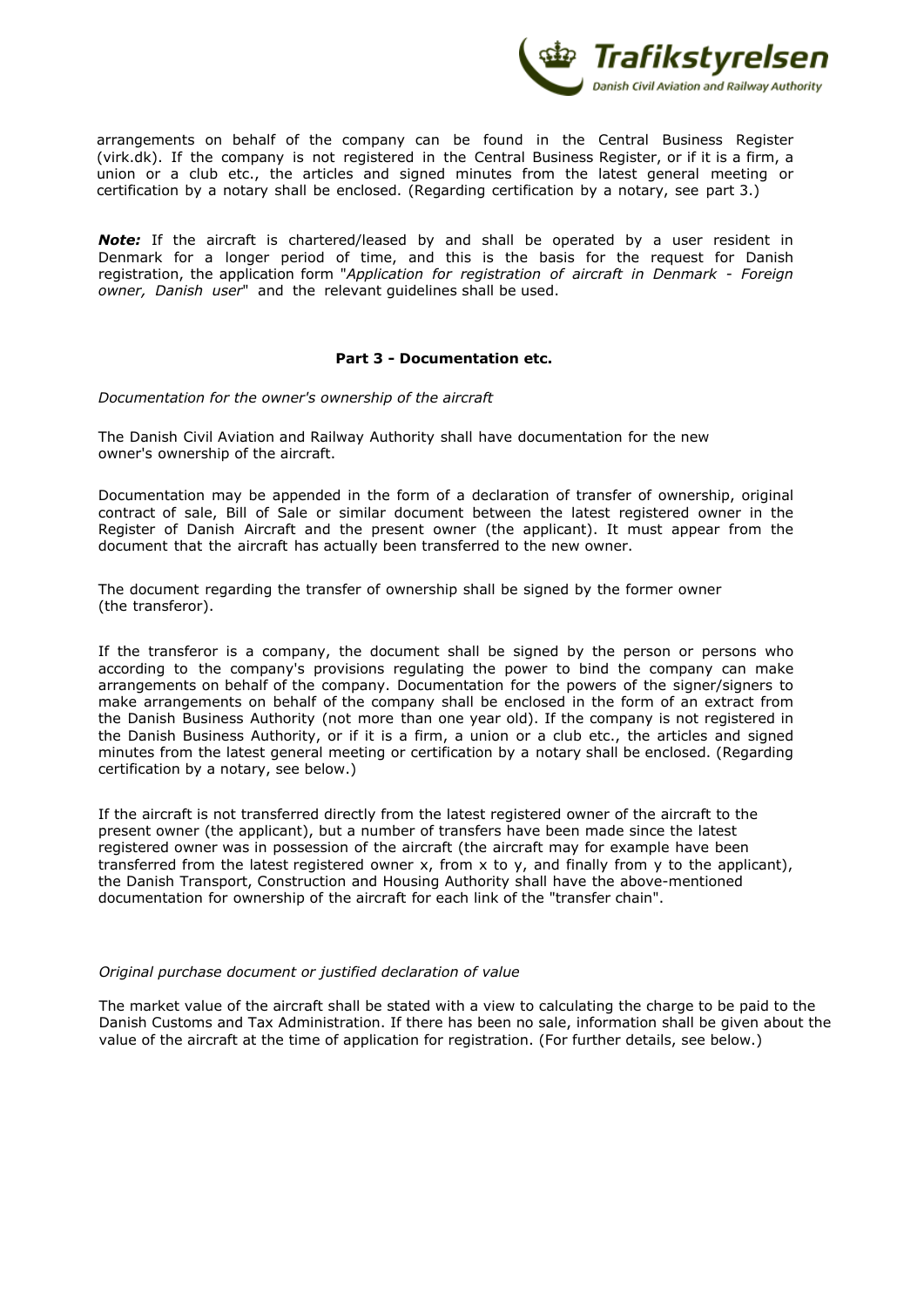

# *Third party liability insurance*

A third party liability insurance shall have been taken out for the aircraft in accordance with Regulation (EC) no. 785/2004 of 21 April 2004 on insurance requirements for air carriers and aircraft operators as amended by Regulation (EU) no. 285/2010 of 6 April 2010.

For aircraft in Greenland or the Faroe Islands the third party liability insurance shall be in accordance with Order no. 271 of 15 April 2005 on aircraft insurance and minimum limits for insurance for operations in Greenland and the Faroe Islands.

The applicant shall see to it that the insurance company in question submits a declaration\* to the Danish Civil Aviation and Railway Authority stating that the compulsory insurance has been taken out.

\*(*"Declaration on third-party liability insurance for damage caused to third-party on the surface"*).

# *Power to bind the company*

The application form shall be signed by the owner of the aircraft. If the owner is a company, the document shall be signed by the person or persons who according to the company's provisions regulating the power to bind the company can make arrangements on behalf of the company. Documentation for the powers of the signer/signers to make arrangements on behalf of the company shall be enclosed in the form of an extract from the Central Business Register (virk.dk). If the company is not registered in the Central Business Register, or if it is a firm, a union or a club etc., the articles and signed minutes from the latest general meeting or certification by a notary shall be enclosed. (Regarding certification by a notary, see below.)

#### *Power of Attorney*

The owner of the aircraft always has the possibility to give another person Power of Attorney to sign the various documents to be used in connection with the registration of the aircraft. It must clearly appear from the Power of Attorney that the person in question can sign exactly the document in question. The Power of Attorney shall be signed by the owner of the aircraft. If the owner is a company, the document shall be signed by the person or persons who according to the company's provisions regulating the power to bind the company can sign on behalf of the company. Documentation for the powers of the signer/ signers to make arrangements on behalf of the company shall be enclosed in the form of an extract from the Central Business Register (virk.dk). If the company is not registered in the Central Business Register, or if it is a firm, a union or a club etc., the articles and signed minutes from the latest general meeting or certification by a notary shall be enclosed. (Regarding certification by a notary, see below.)

The original Power of Attorney shall always be presented to the Danish Civil Aviation and Railway Authority.

# *Certification by a notary*

If a document is signed by a foreign company, the company's provisions regulating the power to bind the company shall as an overriding rule be documented by a certification by a notary. The notary shall confirm the competence of the signer/signers to sign on behalf of the company. It is very important that the notary confirms that the signer/signers can sign exactly the document in question on behalf of the company (Bill of Sale, Power of Attorney etc.). A certification by a notary meeting the above-mentioned requirements may be worded as follows: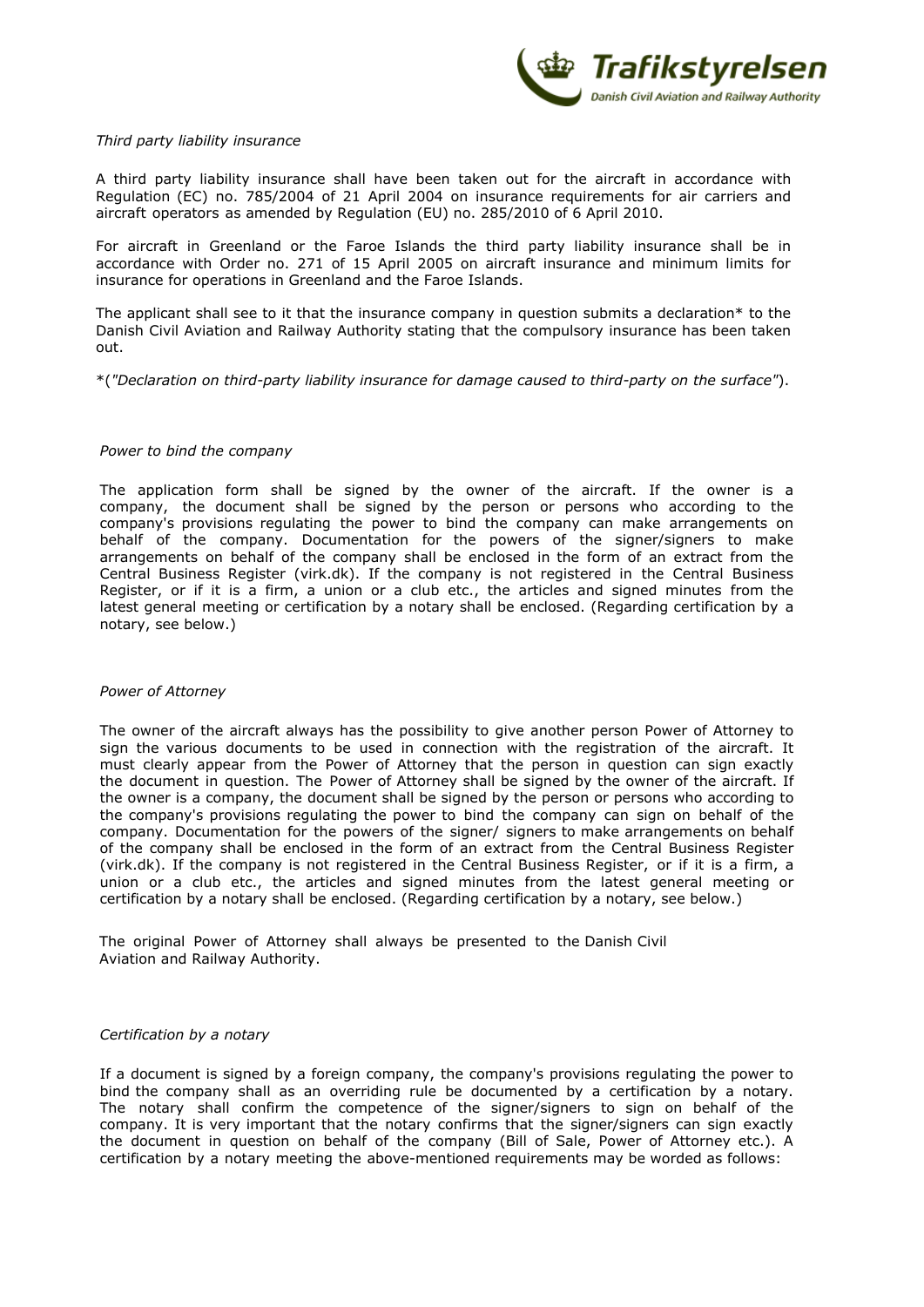

*"On this [date] day of [month and year] before me personally appeared [the name of the person who has signed the application for exemption or the power of attorney], a person known to me (or proved to me on the basis of satisfactory evidence) to be the person whose name is subscribed in the within document and proved to that on the basis of satisfactory evidence that he/she was duly authorised to sign and execute the same on behalf of [the name of the company that owns the aircraft].*

*Witness by hand and official seal.* 

*[Signature and seal of the notary]"*

Thus it is not satisfactory that the notary merely stamps and signs the document in question. Neither is it satisfactory that the signer's identity and/or position is certified by the notary.

# *Fee and charge*

A fee must be paid for registration in accordance with the Danish Civil Aviation and Railway Authority's Order on Fees and Charges in the Aviation Area etc. in force at any time. The Danish Civil Aviation and Railway Authority will send an invoice to the applicant when the registration has been completed.

Further a charge shall be paid to the Danish Customs and Tax Administration. The charge, which shall be deposited to our account in Danske Bank, reg.no. 0216, account no.: 4069164110, IBAN no.: DK5802164069164110, SWIFTCODE: DABADKKK, constitutes one per thousand of the sum of the transfer of ownership or, when the registration is not taking place in connection with a transfer of ownership, the value of the aircraft at the time of registration. This shall also apply if the registration is temporary. The duty to pay the charge commences when the registration in the Register of Danish Aircraft is notified.

The amount shall be rounded up to the closest amount in Danish kroner divisible by 100. If the amount from which the charge is to be paid is stated in a foreign currency, an official average exchange rate fixed by the Danish National Bank within the last 14 days before the notification of registration will be used in connection with calculation.

Free of charge are

- 1. final registration of owner who is temporarily registered, and
- 2. registration of aircraft owned by Faroese/Greenland companies/persons

The application form and the required documentation etc. shall be submitted to:

**Danish Civil Aviation and Railway Authority Attn.: Office for Aviation** Carsten Niebuhrs Gade 43, DK-1577 Copenhagen [V](https://tbst.dk/en), Denmark Phone:+45 7221 8800 Fax:+45 7221 8888 www.trasikstyrelsen.dk info@trafikstyrelsen.dk